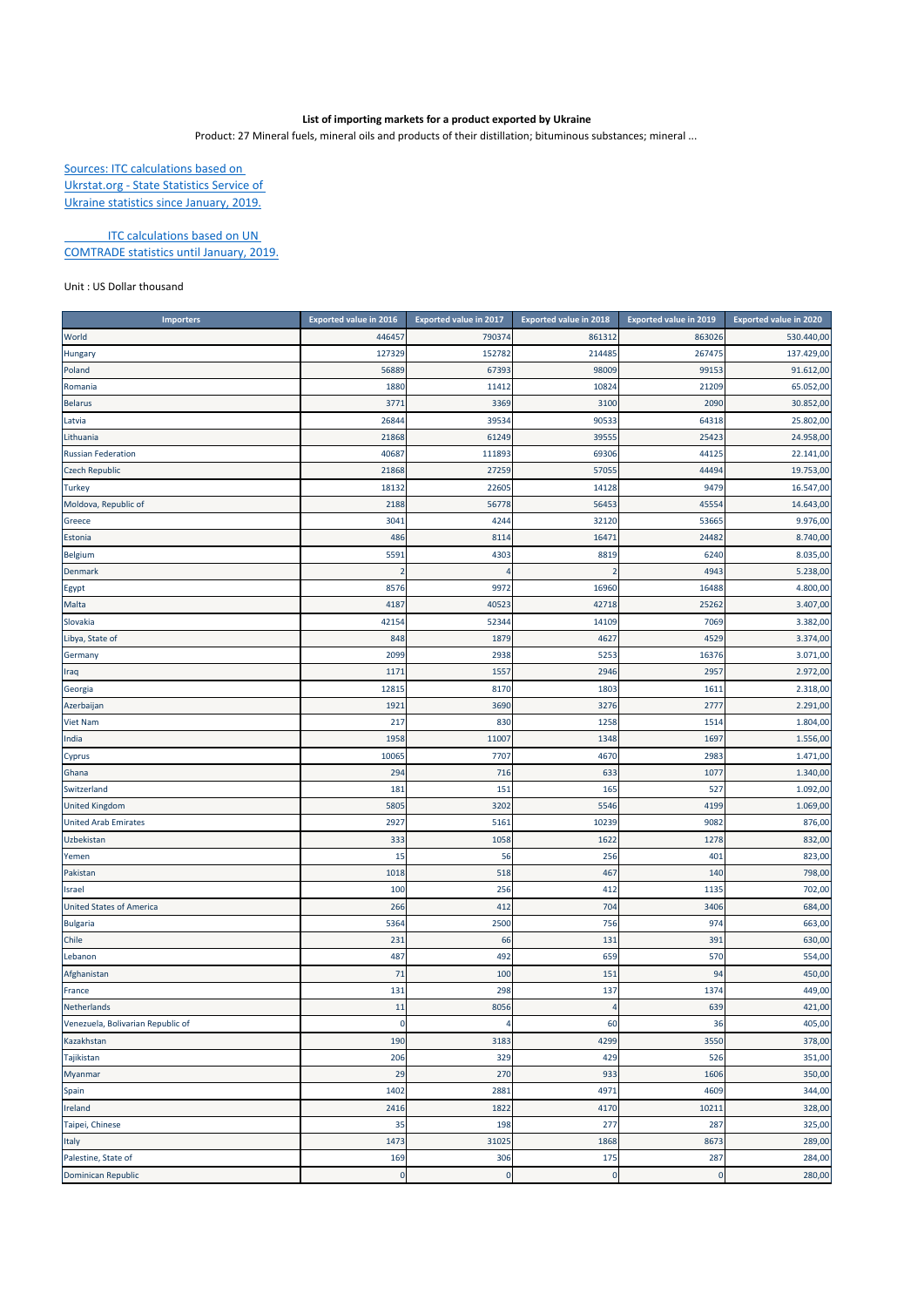| Ecuador                           | $\mathbf 1$    | $\mathbf{1}$   | 0                         | 67             | 274,00 |
|-----------------------------------|----------------|----------------|---------------------------|----------------|--------|
| China                             | 309            | 1085           | 1055                      | 824            | 269,00 |
| South Africa                      | 206            | 8032           | 171                       | 240            | 257,00 |
| Nigeria                           | 30             | 196            | 136                       | 427            | 241,00 |
| Panama                            | 227            | 209            | 274                       | 179            | 237,00 |
| Serbia                            | 996            | 22             | 3053                      | 263            | 216,00 |
| Sweden                            | 35             | 124            | 230                       | 181            | 205,00 |
|                                   |                |                |                           |                |        |
| Armenia                           | 3              | 88             | 123                       | 131            | 193,00 |
| Kenya                             | 11             | 4              | 75                        | 170            | 180,00 |
| Korea, Republic of                | 99             | п              | $\overline{2}$            | 463            | 180,00 |
| Macedonia, North                  | 42             | 58             | 1                         | 63             | 135,00 |
| Malaysia                          | 18             | 72             | 54                        | 124            | 134,00 |
| Brunei Darussalam                 | $\pmb{0}$      | 52             | 45                        | 32             | 131,00 |
| Senegal                           | 15             | 52             | $\overline{2}$            | 25             | 121,00 |
| Morocco                           | 19             | 20             | $\mathbf{1}$              | 283            | 116,00 |
| Bangladesh                        | 10             | 23             | 106                       | 186            | 114,00 |
| <b>New Zealand</b>                | 23             | $\overline{2}$ | 3                         | 27             | 114,00 |
| Namibia                           | $\overline{0}$ | $\mathbf 0$    | 41                        | 196            | 113,00 |
| Canada                            | 177            | 108            | 421                       | 437            | 109,00 |
| Austria                           | 640            | 836            | 1214                      | 2409           | 107,00 |
| Oman                              | 0              | 0              | 51                        | 0              | 100,00 |
| Mauritania                        | $\mathbf 0$    | $\bf{0}$       | $\bf{0}$                  | 52             | 89,00  |
| Philippines                       | $\mathbf{1}$   | 81             | 278                       | 140            | 88,00  |
|                                   |                |                |                           | 122            |        |
| Singapore                         | 38             | 50             | 36                        |                | 86,00  |
| Peru                              | 1              | $\mathbf 0$    | $\pmb{0}$                 | 57             | 80,00  |
| Cambodia                          | 126            | 95             | 61                        | 32             | 71,00  |
| Algeria                           | 1              | 73             | 346                       | 86             | 55,00  |
| <b>Bahrain</b>                    | 29             | 161            | 48                        | 91             | 44,00  |
| Congo, Democratic Republic of the | 25             | 0              | 29                        | 28             | 43,00  |
| Kyrgyzstan                        | 14             | $\pmb{0}$      | $\pmb{0}$                 | 10             | 43,00  |
| Albania                           | 11             | $\overline{2}$ | 75                        | 29             | 39,00  |
| Uruguay                           | 0              | $\bf{0}$       | $\mathbf 0$               | 16             | 37,00  |
| Hong Kong, China                  | $\overline{2}$ | 249            | 489                       | 360            | 32,00  |
| Jordan                            | $\pmb{0}$      | 0              | 76                        | 116            | 31,00  |
| <b>Burkina Faso</b>               | $\Omega$       | $\mathbf 0$    | $\pmb{0}$                 | $\mathbf 0$    | 28,00  |
| Croatia                           | 1              | 4              | 7                         | q              | 25,00  |
| Thailand                          | $\overline{2}$ | 62             | 72                        | 123            | 25,00  |
| Nicaragua                         | $\pmb{0}$      | $\pmb{0}$      | $\pmb{0}$                 | $\mathbf 0$    | 24,00  |
| Guatemala                         | 0              | 0              | $\pmb{0}$                 | 46             | 21,00  |
| Lao People's Democratic Republic  | $\Omega$       | $\mathbf 0$    | 31                        | 30             | 14,00  |
|                                   | 273            | 1353           | 364                       | 356            | 12,00  |
| Turkmenistan                      |                |                |                           |                |        |
| Marshall Islands                  | 122            | 195            | 563                       | 818            | 9,00   |
| Iran, Islamic Republic of         | 76             | 97             | 26                        | 48             | 9,00   |
| <b>Maldives</b>                   | $\mathbf 0$    | $\mathbf 0$    | $\pmb{0}$                 | $\mathbf 0$    | 7,00   |
| Finland                           | 1072           | 668            | 538                       | Δ              | 6,00   |
| Slovenia                          | 24             | 23             | 5                         | 10             | 6,00   |
| Saudi Arabia                      | 350            | 799            | 84                        | 642            | 5,00   |
| <b>Equatorial Guinea</b>          | $\pmb{0}$      | $\pmb{0}$      | 6                         | 38             | 4,00   |
| Somalia                           | 4              | 3              | $\ensuremath{\mathsf{3}}$ | 6              | 2,00   |
| Cuba                              | $\pmb{0}$      | $\pmb{0}$      | $\pmb{0}$                 | $\overline{2}$ | 2,00   |
| Indonesia                         | $\mathbf 0$    | $\pmb{0}$      | $\pmb{0}$                 | $\overline{2}$ | 2,00   |
| Mali                              | 16             | $\overline{2}$ | $\mathbf{1}$              | $\overline{2}$ | 2,00   |
| Montenegro                        | $\pmb{0}$      | 0              | $\pmb{0}$                 | 6              | 2,00   |
| Sudan                             | 15             | $\pmb{0}$      | 17                        | 17             | 2,00   |
| Ethiopia                          | 60             | $\overline{2}$ | $\pmb{0}$                 | $\mathbf 0$    | 1,00   |
| Portugal                          | 63             | 145            | 1833                      | 112            | 1,00   |
|                                   |                | 69             | 82                        |                |        |
| <b>British Virgin Islands</b>     | 85             |                |                           | 79             | 0,00   |
| South Sudan                       | $\overline{2}$ | 9              | 35                        | $\overline{4}$ | 0,00   |
| Western Sahara                    | $\pmb{0}$      | 0              | $\mathbf 2$               | $\mathbf 0$    | 0,00   |
| Area Nes                          | $\mathbf{0}$   | $\pmb{0}$      | $\pmb{0}$                 | $\mathbf{0}$   | 0,00   |
| Angola                            | 7              | 1              | 1                         | 50             | 0,00   |
| Antigua and Barbuda               | $\pmb{0}$      | 0              | 24                        | 37             | 0,00   |
| Argentina                         | $1\,$          | $\mathbf 1$    | $\pmb{0}$                 | $\mathbf 0$    | 0,00   |
| <b>Bahamas</b>                    | $\pmb{0}$      | $\overline{4}$ | $\pmb{0}$                 | $\pmb{0}$      | 0,00   |